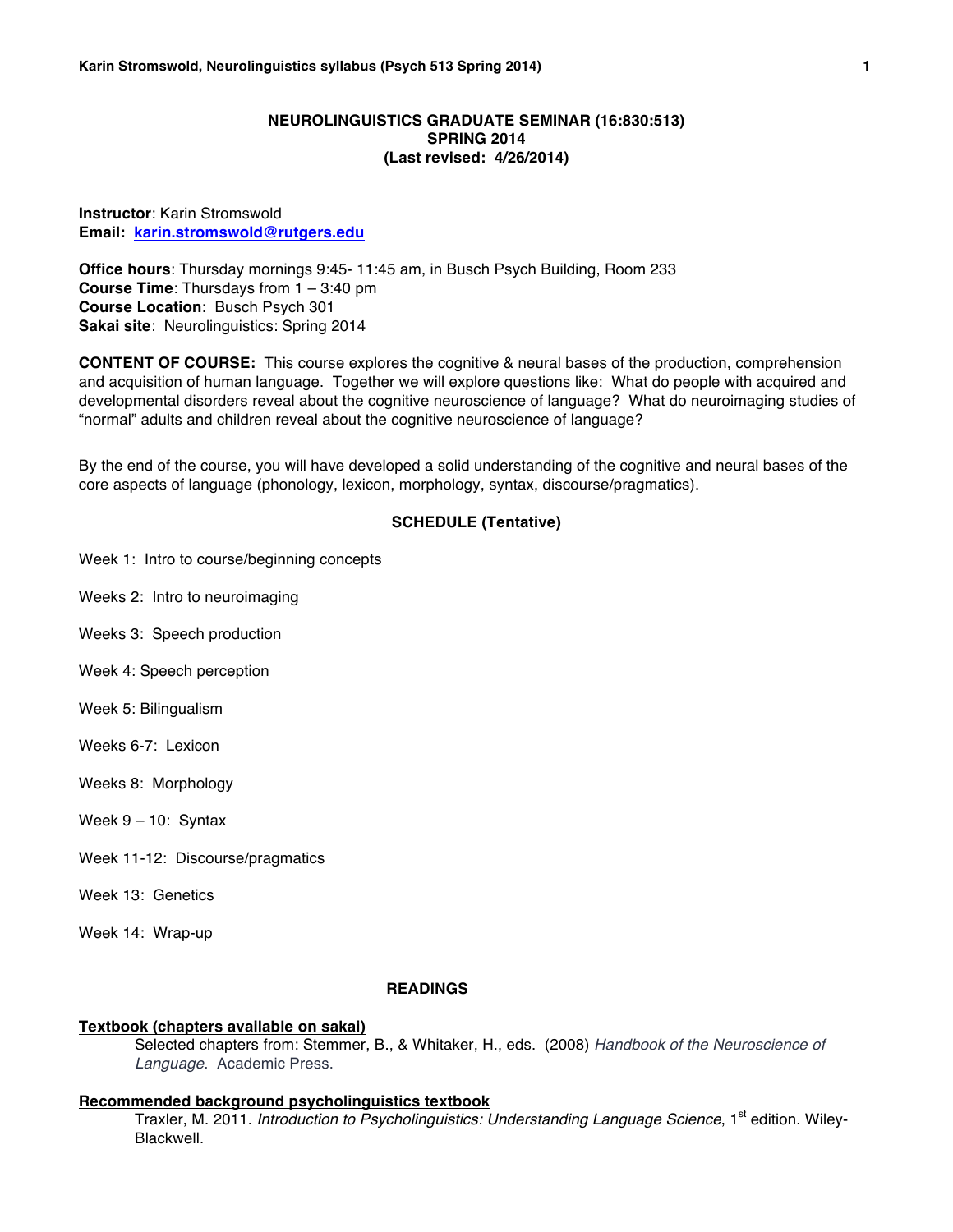### **Karin Stromswold, Neurolinguistics syllabus (Psych 513 Spring 2014) 2**

- Print: ISBN-10 1405198621, ISBN-13 9781405198622. New \$50 +S/H. Used from \$45
- eText: ISBN-10 1118296885, ISBN-13 9781118296882
- o Kindle version: available for \$69.
- o Course-smart rental (iPad, Mac or PC): 360 day rental for \$75

# **A couple of cheap (and fun!) books:**

**Neuro:** Goldberg, S. 2010. *Clinical Neuroanatomy Made Ridiculously Simple* (Any edition is fine, but the more recent ones come with nice supplementary AV materials) **Language:** Pinker, S. 1994. *The Language Instinct.* (Any edition is fine)

## **READING**

**(**All readings are available on sakai)

# **Week 0: Background readings**

## Neuro

Language Files 9.1 (Language & the brain) Fernandez, EM. & Cairns, HS, 2010. *Fundamental of psycholinguistics,* chapters 3, John Wiley & Sons.

# Linguistics/Psycholinguistics

Fernandez, EM. & Cairns, HS, 2010. *Fundamental of psycholinguistics,* chapters 1-2, John Wiley & Sons.

## **Week 1: Intro to neurolinguistics:**

Hickok, G (2009). Functional Neuroanatomy of Language. *Physics of Life Reviews 6,*121–143 http://www.ccs.fau.edu/~bressler/EDU/AdvCogNeuro/pdf/anpopo.pdf

Friederici, AD (2011). The Brain Basis of Language Processing: From Structure to Function. *Physiol Rev* 91:1357- 1392, 2011

http://www.ehu.es/HEB/KEPA/Advanced\_2012/2011\_Friederici\_The%20brain%20basis%20of%20language%20pro cessing%20From%20structure%20to%20function.pdf

# **Week 2: Intro to neuroimaging techniques**

Stemmer & Whitaker (S&W), chapter 6

Peter A. Bandettini, Ph.D. What's new in neuroimaging methods? *Annals of the NY Academy of Science* 1156, 260-93. http://www.ncbi.nlm.nih.gov/pmc/articles/PMC2716071/

# **Week 3 (2/6): Speech production: Human & Animal** (Efe Soyman)

S &W chapter12. Phonological disorders

Wohlgemuth MJ, Sober SJ, Brainard MS. (2010) Linked control of syllable sequence and phonology in birdsong. J Neurosci. 2010 Sep 29;30(39):12936-49. doi: 10.1523/JNEUROSCI.2690-10.2010.

Hickok G.(2012). Computational neuroanatomy of speech production. Nat Rev Neurosci. 2012 Jan 5;13(2):135-45. doi: 10.1038/nrn3158.

# **Week 4 (2/13): SNOW DAY**

# **Week 5 (2/20): Speech perception & critical periods: (**Lilian Yang)

K. M. Bieszczad, N. M. Weinberger (2010). Representational gain in cortical area underlies increase of memory strength. *Proceedings of The National Academy of Sciences - PNAS* , vol. 107, no. 8, pp. 3793-3798, 2010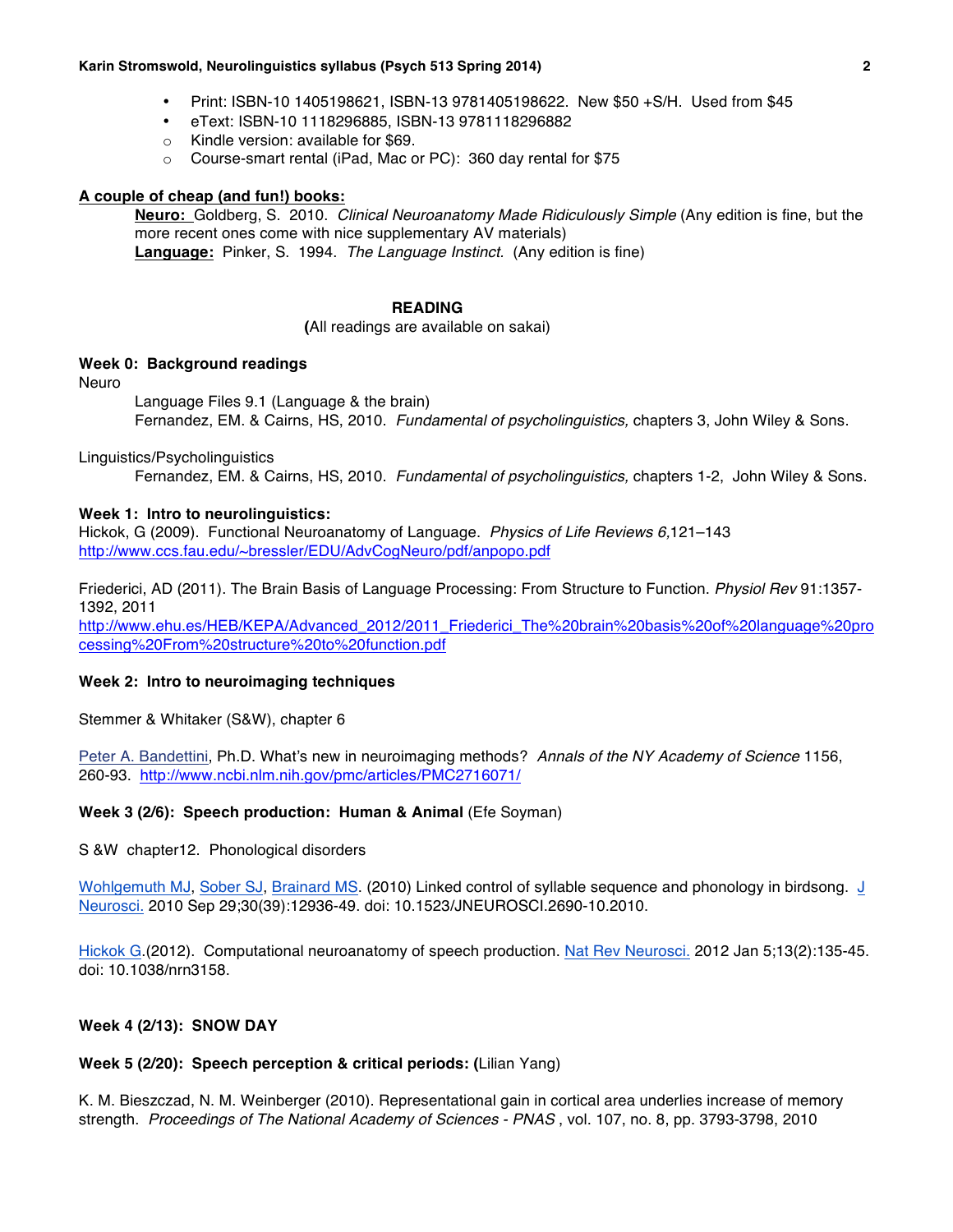### **Karin Stromswold, Neurolinguistics syllabus (Psych 513 Spring 2014) 3**

Petitto LA, Berens MS, Kovelman I, Dubins MH, Jasinska K, Shalinsky M. (2012). The "Perceptual Wedge Hypothesis" as the basis for bilingual babies' phonetic processing advantage: new insights from fNIRS brain imaging.*Brain and Language*. 2012 May;121(2):130-43. doi: 10.1016/j.bandl.2011.05.003.

# **Week 6 (2/27): Bilingualism** (Patricia Darriba Gonzales)

Optional: S&W, chapter 33 bilingualism

Bowden HW1, Steinhauer K, Sanz C, Ullman MT. (2013) Native-like brain processing of syntax can be attained by university foreign language learners. *Neuropsychologia*. 2013 Nov;51(13):2492-511

# **Week 7 (3/6): Words: Nouns** (Nora Isacoff)

Optional: S&W, chapter 14

Arielle Borovsky, Jeffrey L. Elman, and Marta Kutas (2012). Once is Enough: N400 Indexes Semantic Integration of Novel Word Meanings from a Single Exposure in Context . *Language Learning & Development* 8(3): 278–302

# **Week 8 (3/13): Words: Verbs** (Gwen Rehrig)

Aya Meltzer-Asscher, Julia Schuchard, Dirk-Bart den Ouden & CynthiaK. Thompson (2013) The neural substrates of complex argument structure representations: Processing "alternating transitivity" verbs, *Language and Cognitive Processes*, 28:8, 1154-1168, DOI: 10.1080/01690965.2012.672754

## **Week 9 (3/27): Morphology** (Yagmur Sag)

Optional: S&W, chapter 13

Yarbay Duman T, Bastiaanse R. (2009) Time reference through verb inflection in Turkish agrammatic aphasia. *Brain and Language.* 108(1):30-9.

**Week 10 (4/3): Syntax** (Diti Bhadra) S&W, chapter 15

Meltzer, JA., McArdle, JJ, Schafer, RJ, Braun, AR. 2010. Neural Aspects of Sentence Comprehension: Syntactic Complexity, Reversibility, and Reanalysis. *Cerebral Cortex.* 20(8): 1853–1864.

**Week 10 (4/10): Syntax** (Gaurav Kharkwal)

**Fedorenko, E.**, Nieto-Castañon, A. & Kanwisher, N. (2012). Lexical and syntactic representations in the bran: An fMRI investigation with multi-voxel pattern analyses. *Neuropsychologia,* 50, 499-513.

# **Week 11 (4/17): Discourse/pragmatics:** Gala Stojnic

S&W, chapter 16-17

Mason RA, Williams DL, Kana RK, Minshew N, Just MA.(2008). Theory of Mind disruption and recruitment of the right hemisphere during narrative comprehension in autism. *Neuropsychologia 46(1)*:269-80

### **Week 12 (4/24): Discourse/pragmatics** (Meng Zhang) S&W, chapter 17

Cardillo ER, Watson CE, Schmidt GL, Kranjec A, Chatterjee A. (2012) From novel to familiar: tuning the brain for metaphors. *Neuroimage*. 59(4):3212-21

Bambini V; Gentili C; Ricciardi E; Bertinetto PM; Pietrini P. 2011. Decomposing metaphor processing at the cognitive and neural level through functional magnetic resonance imaging. **Brain Res Bull. 2011; 86(3-4):203-16**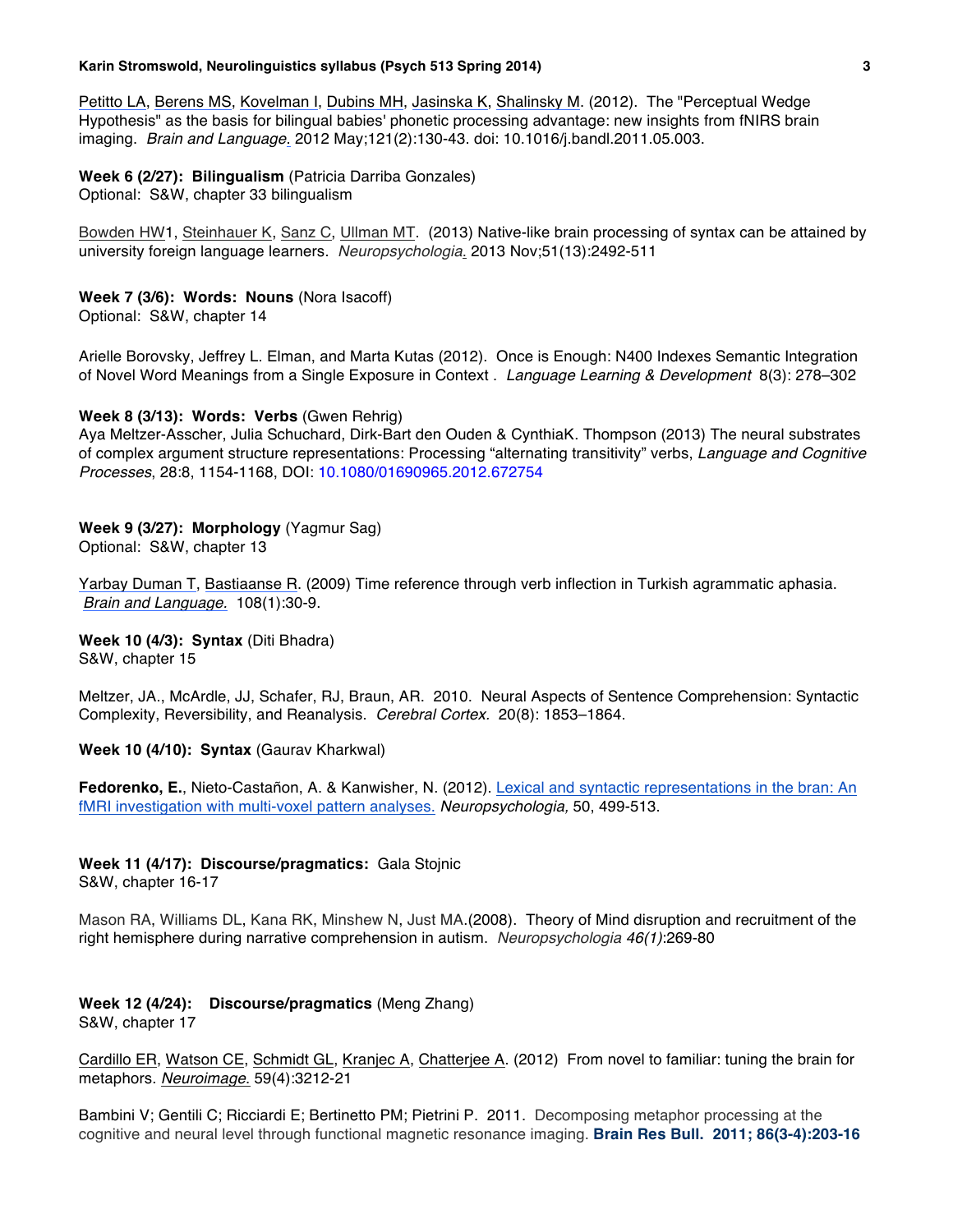Benedek M, Beaty R, Jauk E, Koschutnig K, Fink A, Silvia PJ, Dunst B, Neubauer AC. 2014. **Creating metaphors: the neural basis of figurative language production.** Neuroimage. 2014 Apr 15;90:99-106. doi: 10.1016/j.neuroimage.2013.12.046.

Optional: Cardillo ER, Schmidt GL, Kranjec A, Chatterjee A. (2010) Stimulus design is an obstacle course: 560 matched literal and metaphorical sentences for testing neural hypotheses about metaphor. *Behav Res Methods*. 42(3):651-64.

### **Week 13 (5/1): Genetics** (Cassandra Burdziak)

Kos M, van den Brink D, Snijders TM, Rijpkema M, Franke B, Fernandez G, Hagoort P. 2012. CNTNAP2 and language processing in healthy individuals as measured with ERPs. PLoS One. 2012;7(10):e46995. doi: 10.1371/journal.pone.0046995.

Stromswold, K. 2005. Genetic specificity of linguistic heritability. In A. Cutler (Ed.), *Twenty-First Century Psycholinguistics: Four Cornerstones*. Mahwah NJ: Lawrence Erlbaum Associates

### **Grading/Requirements**

**Class participation:** ~80-85% of grade

This is a seminar and, thus, participation of every person in each class is a critical component of the class, and class participation will be a large portion of your grade. I expect you to come to class having really read the papers carefully and thoughtfully and ready to discuss.

### **Final project**: 15-20%

Your final project can be a poster, short presentation (10-15 min) or short paper (7-10 pages). The content is VERY open. For students who are writing qualifying papers, theses, dissertations, etc., I urge you to think of a topic related to them. Another approach is to design an experiment you would like to conduct.

# **SOME RESOURCES FROM THE WEB**

Author: Keith Johnson & J. Alex Becker Institution: Harvard Medical School The Whole Brain Atlas: Images, scans, movies etc. of normal & disordered brains http://www.med.harvard.edu/AANLIB/home.html

Author: John W. Sundsten Institution: University of Washington, Seattle. 2-D and 3-D views of the brain from cadaver sections, MRI scans, and computer reconstructions. http://www9.biostr.washington.edu/cgi-bin/DA/PageMaster?atlas:Neuroanatomy+ffpathIndex:Splash^Page+2

Sundsten & Mulligan's interactive neuroanatomy syllabus: http://www9.biostr.washington.edu/cgibin/DA/PageMaster?atlas:NeuroSyllabus+ffpathIndex:Splash^Page^Syllabus+2

Talking Brains blog http://www.talkingbrains.org/

National Institute of Deafness and Other Communication Disorders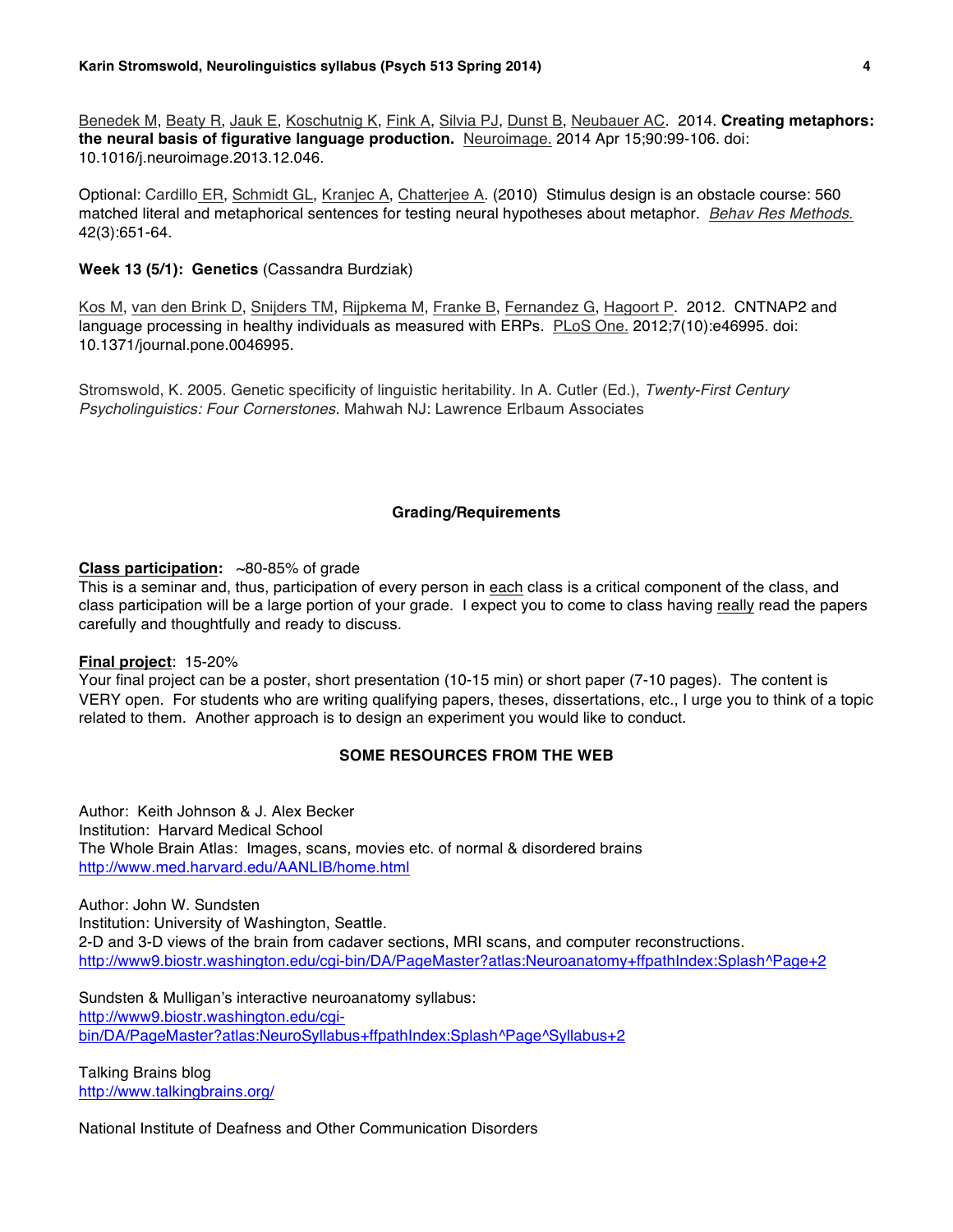### **Karin Stromswold, Neurolinguistics syllabus (Psych 513 Spring 2014) 5**

# http://www.nidcd.nih.gov/Pages/default.aspx

National Institute of Neurological Disorders and Stroke http://www.ninds.nih.gov/

American Speech and Hearing Association http://www.asha.org/

Linguistic Society of America http://www.lsadc.org/info/ling-index.cfm

Language log http://languagelog.ldc.upenn.edu/nll/

Cognitive Neuroscience Arena (click tab on top of page, and then go to bottom of page to see the results) http://www.cognitiveneurosciencearena.com/

Handbook of Neuroscience for the Behavioral Sciences http://onlinelibrary.wiley.com.proxy.libraries.rutgers.edu/book/10.1002/9780470478509

Brain Facts: http://www.brainfacts.org/brain-basics/neuroanatomy/

Bernal B and Perdomo P. Brodmann's Interactive Atlas. http://www.fmriconsulting.com/brodmann/Introduction.html

### **FINDING READINGS FOR YOUR WEEK**

[You can get an overview on how to find an article at RU, by going to the following URL] http://www.libraries.rutgers.edu/rul/how\_do\_i/find\_an\_article.shtml

# **1) Do a search of the library's indexes and database.**

- 1. Go to the following URL: http://www.libraries.rutgers.edu/find\_articles
- 2. Go to the link that says "Indexes and Databases" http://www.libraries.rutgers.edu/indexes This lists all of the indexes and databases that RU subscribes to in alphabetic order and by subject.
- 3. For most of you, the most relevant databases probably are: PsycInfo: http://www.libraries.rutgers.edu/indexes/psycinfo Medline: http://www.libraries.rutgers.edu/indexes/medline\_ovid Neuroscience abstracts: http://www.libraries.rutgers.edu/indexes/neurosciabstracts Linguistics and language behavior abstracts: http://www.libraries.rutgers.edu/indexes/llba It is also not a bad idea to check the "by subject" to see if there are any additional or more specialized databases you should search.
- 4. Once you have found a reference for something that appears in a journal, see if Rutgers has an electronic version of the journal by going to the following URL: http://atoz.ebsco.com.proxy.libraries.rutgers.edu/Titles/1729?lang=en&lang.menu=en&lang.subject=en Most of the time you will be interested in electronic journals, not electronic government journals.
- 5. Even if the RU Library does not have the electronic version of the journal, they may have a hard copy version of the journal. You can check this by going to: http://www.libraries.rutgers.edu/rul/how\_do\_i/subscribes.shtml
- 6. A good summary of databases available to Rutgers students can be found at the following URL and its links: http://libguides.rutgers.edu/referencecontents